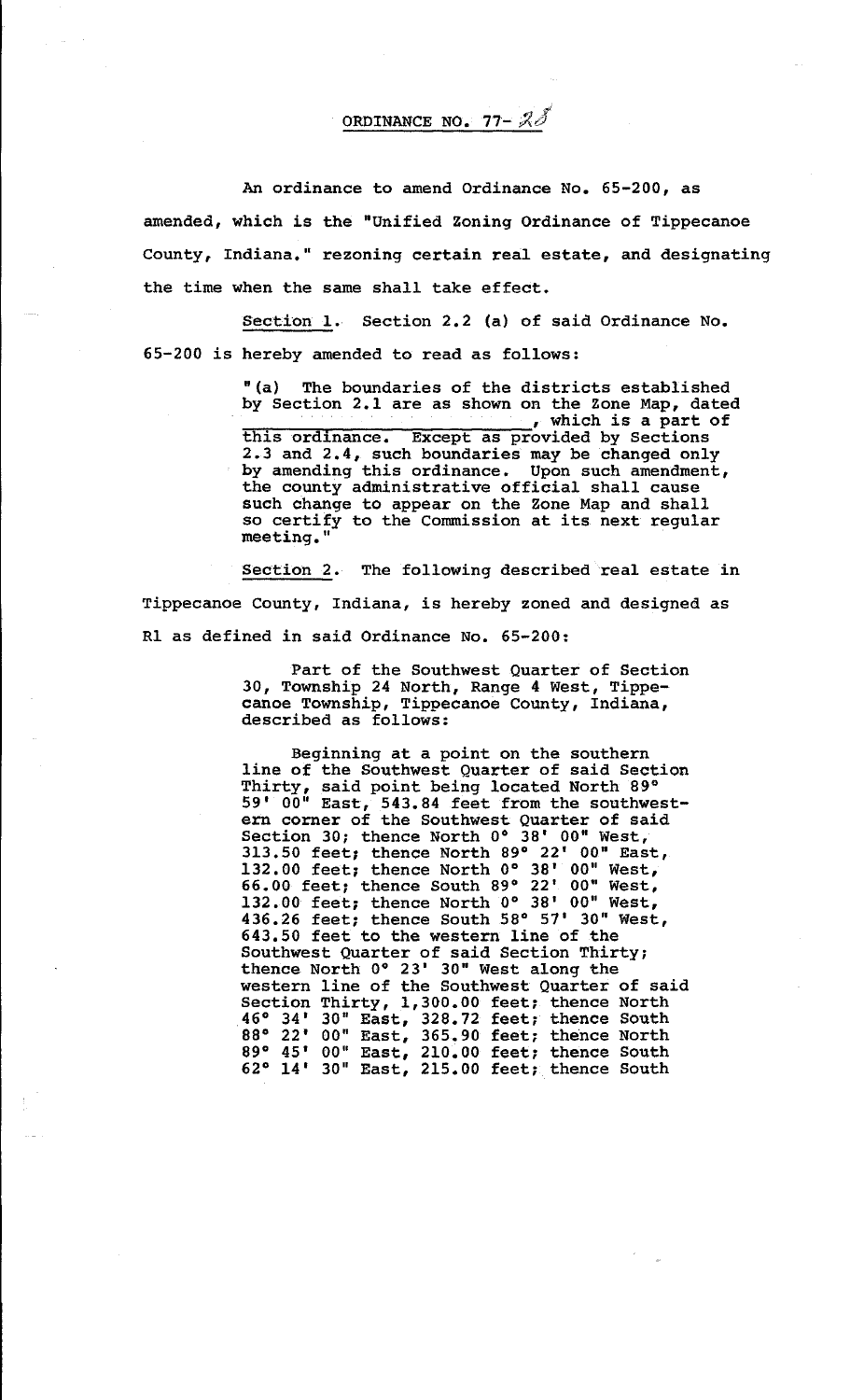50° 53' 00" East, 170.00 feet; thence South 1° 00' 00" West, 120.00 feet; thence South 49° 16' 00" East, 471.89 feet; thence South 46° 18' 30" West, 180.03 feet; thence South 58° 04' 00" West, 150.00 feet; thence South 31° 56' 00" East, 150.00 feet; thence South 64° 41' 30" East, 265.00 feet; thence South 53° 33' 30" East, 211.10 feet; thence South 0° 15' 00" East, 795.00 feet to the southern line of the Southwest Quarter of said Section Thirty; thence South 89° 59' 00" West, along the southern line of the Southwest Quarter of said Section Thirty, 400.00 feet; thence North 0° 15' 00" West, 614.59 feet; thence North 90° 00' 00" West, 381.22 feet; thence South  $5^\circ$   $14^\circ$   $00^\circ$  East,  $617.25$  feet to the Southern line of the Southwest Quarter of said Section Thirty; thence South 89° 59' 00" West along the southern line of the Southwest Quarter of said Section Thirty 430.00 feet to the point of beginning, containing 52.98 acres, more or less.

EXCEPT Part of the Southwest Quarter of Section Thirty, Township Twenty-four North, Range Four West, Tippecanoe Township, Tippecanoe County, Indiana, described as follows:

Beginning at a point on the southern line of the Southwest Quarter of said Section Thirty; said point being located North 89° 59' 00" East, 823.86 feet from the southwestern corner of the Southwest Quarter of said Section Thirty; thence North 39° 51' 30" West, 442.79 feet; thence North 42° 42' 30" East, 90.00 feet; thence North 4° 00' 00" East, 285.01 feet; thence North 57° 09' 00" West, 101.66 feet; thence North 0° 38' 00" West, 220.00 feet; thence South 31° 13' 00" West, 277.84 feet; thence South 58° 57' 30" West, 473.50 feet to the western line of the Southwest Quarter of said Section Thirty; thence North 0° 23' 30" West, along the western line of the Southwest Quarter of said Section Thirty, 320.00 feet; thence North 69° 33' 00" East, 315.00 feet; thence North 37° 15' 00" East, 445.00 feet; thence North 51° 48' 30" East, 479.92 feet; thence North 39° 32' 30" East, 479.92 feet; thence North 39° 32' 30"<br>East, 295.70 feet; thence North 65° 55' 30" West, 362.11 feet; thence South 87° 16' 00" West, 545.04 feet; thence South 47° 17' 30" West, 355.00 feet to the western line of the Southwest Quarter of said Section Thirty; thence North 0° 23' 30" West along the western line of the Southwest Quarter of said Section Thirty, 195.00 feet; thence North 47° 17' 30" East, 290.00 feet; thence North 90° 00' 00" East, 385.00 feet; thence South 85° 30' 30" East, 544.82 feet; thence South 1° 00' 00" West, 350.00 feet; thence North

-2-